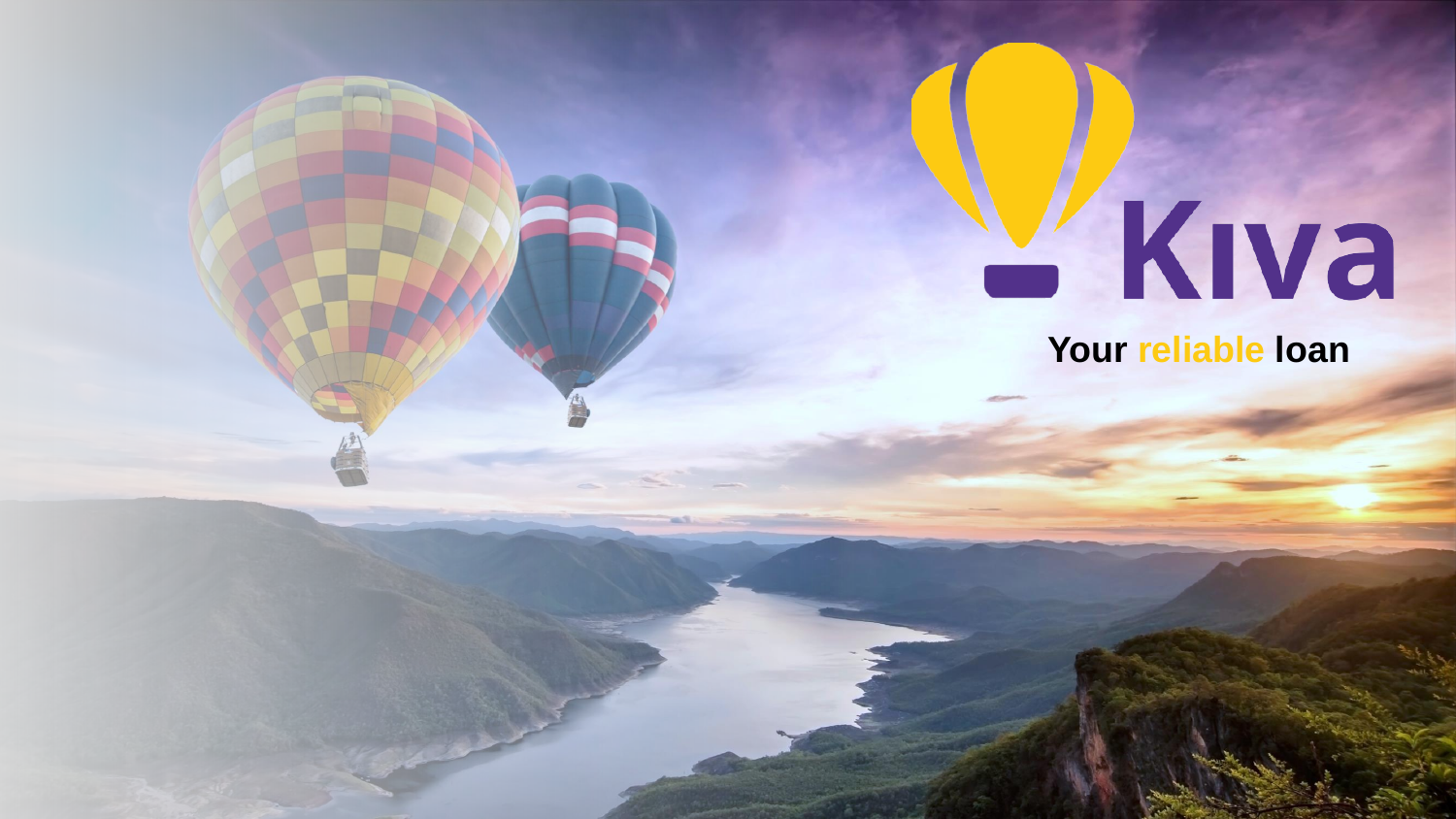

## **INTRO**

#### About us



#### **Our mission**

We provide top-quality fintech service compared to traditional banking, offering significantly higher time-to-money speed, less bureaucracy, more focus on fintech and availability of our service to underbanked population (targeted audience).



### **Our goals**

Our main goal is to be among the top 10 microfinance service providers in Russia by the end of 2020, measured by money disbursed per month. To achieve this, Kiva should disburse 8 EURm loans per month. We are pursuing this goal in parallel with improving operating profitability starting from Feb 2020.



#### **Our team**

Presently, we have 130+ employees on the ground, including a fully established management team represented by high caliber professionals. The Company is ready for rapid and sustainable growth.

The Company's CEO is Ivan Merinov. Ivan holds higher educations (incl. Ph.D. in fintech from MIT, USA) and has over 12 years of hands on experience in international financial institutions and venture capital funds specializing in fintech startups. Before joining our team, Ivan has worked as CEO of one of the leading MFI company in Russia.

Our recruitment approach dictates two primary criteria: we seek candidates who have wealth of experience and ability to work in a team. We are confident that this approach will propel Kiva towards successful development.

www.kiva.ru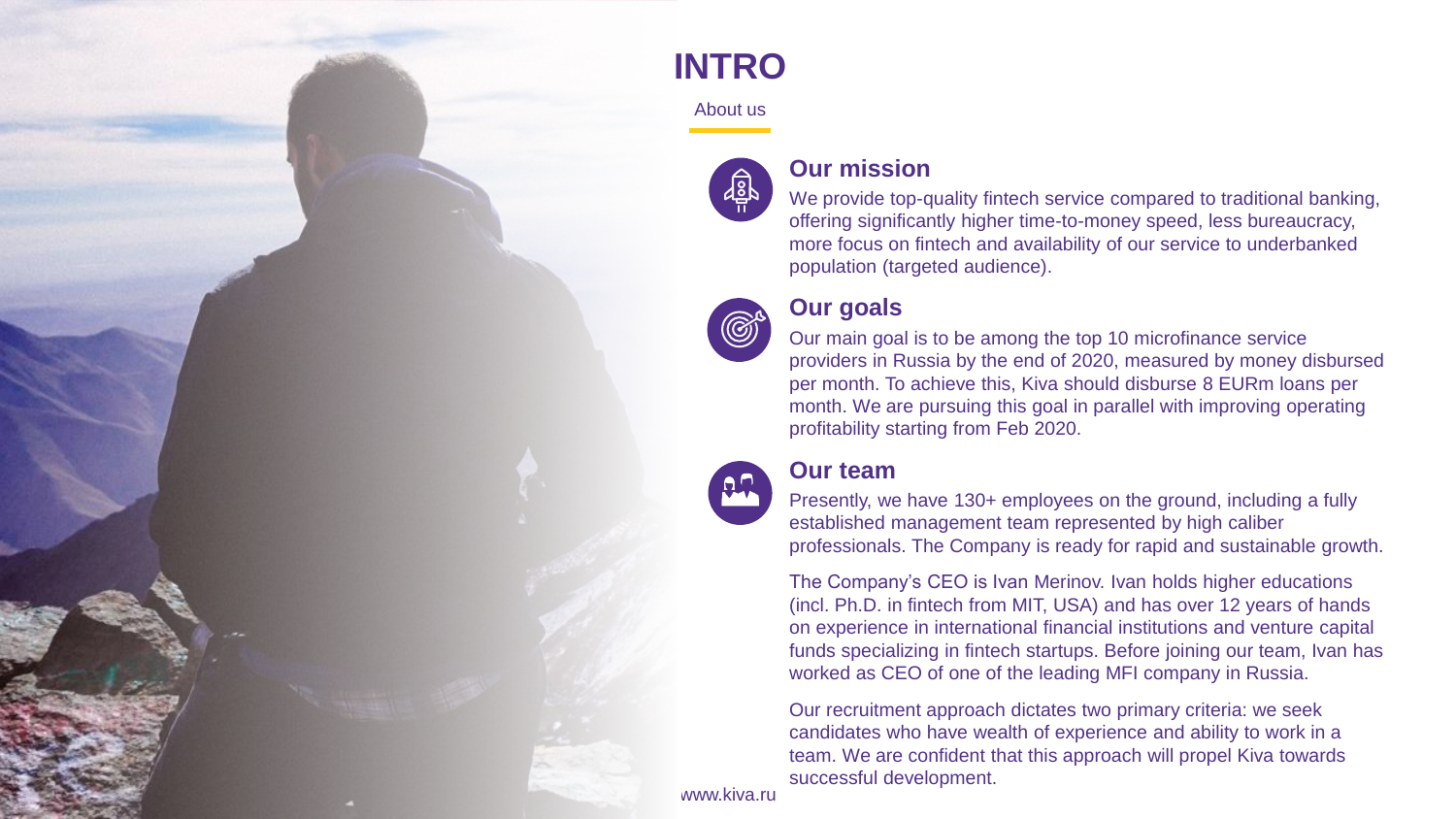## **MARKET OVERVIEW**

Russian microfinance market



#### 2.8  $3.7$  4.4 4.3 - 1.0 2.0 3.0 4.0 5.0 2016 2017 2018 2019 **Disbursements, EURb**  $+21\%$   $-1$   $\sim$  0% +31%

• Sources: RA Expert rating agency (Russia); the Central Bank of Russia • Note: EUR values were derived from ones in RUBs with 70 RUB/EUR FX rate

#### **Proven past performance and exciting growth prospects.**

Russian MFI market has demonstrated strong growth in the last years: portfolio CAGR was 31% in 2016 – 2019, disbursements exceeded 4 EURb in 2019. This growth was driven by the following factors (which will persist in the forthcoming years):

- *1. MFI industry development.* Key industry players have sufficiently increased their expertise in the last 5 years, especially in marketing, customer care, UI/UX, scoring/anti-fraud procedures, regulatory compliance;
- *2. Increase in consumer lending* to compensate for shrinking personal disposable income. Since there are no structural reforms in the Russian economy, weak growth will continue to decrease personal disposable income in real terms. The latter supplemented with people's adherence to certain standards of living will increase consumer lending;
- *3. Market development.* The number of MFI clients has increased from mere few to more than 10m customers in 2019 (out of 147m population). At the same time, the share of underbanked population in Russia remains quite high. These prospective clients will bolster further market development;
- 

 $\bullet$   $\bullet$   $\bullet$ 

*4. Regulatory transparency.* The Central Bank of Russia completed its regulatory overhaul of the MFI industry in 1H 2019 aimed at achieving higher market transparency and compliance. These regulations would allow companies with strong operational and risk/anti-fraud processes have less competition and higher margins, as weaker companies will leave the market.

www.kiva.ru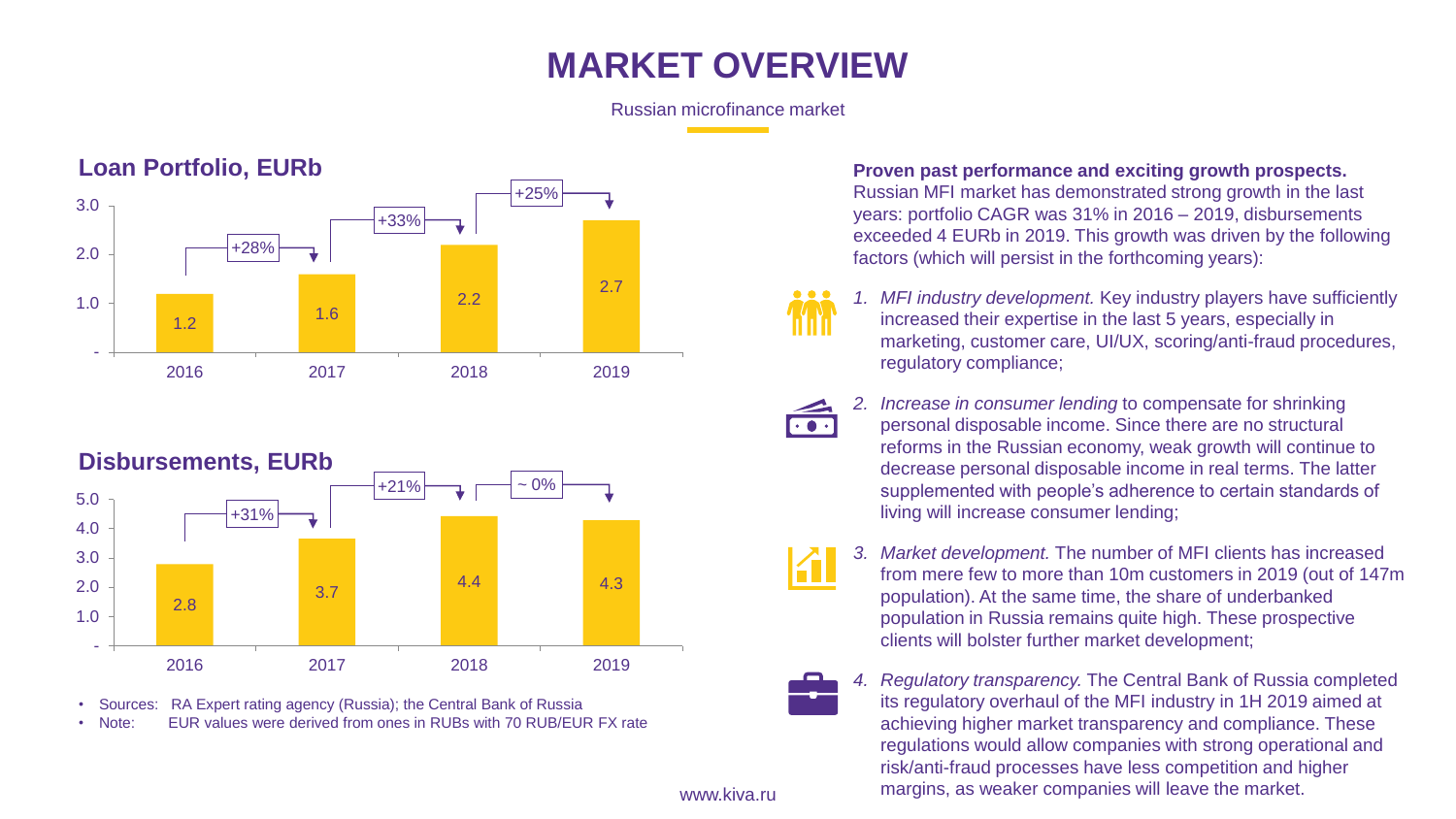## **OUR PRODUCT**

Product features



Loan amount: 40 - 430 EUR



Loan term options: 16, 23, 30 days



The expected average loan amount for a new customer: 110 EUR



Payment at maturity, but could be partially or fully repaid at any day



Extension options to main term: +7, +14, +30 days



Multiple loan extension possibility



Max interest rate 1% per day

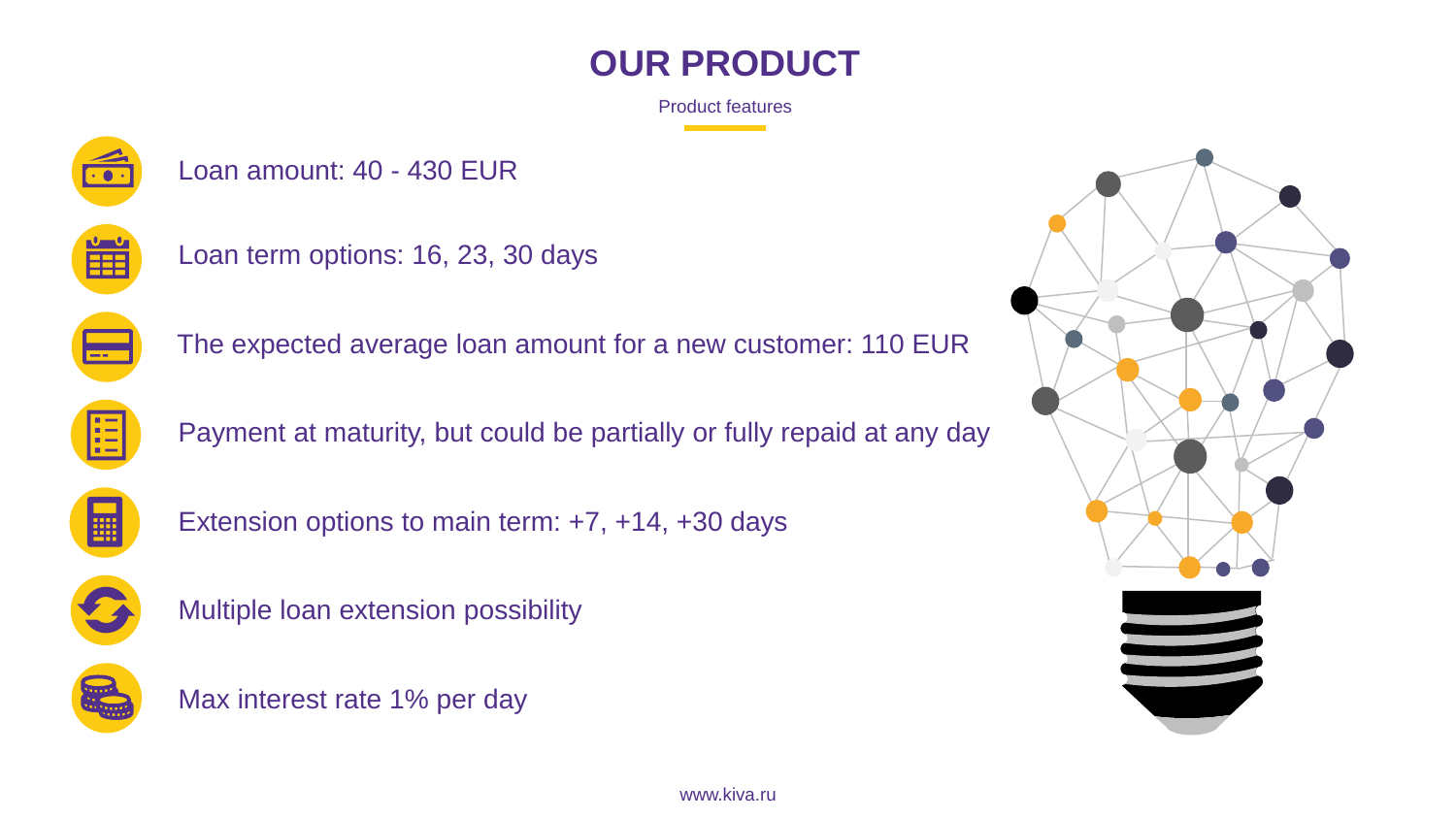## **DEDICATED TEAMS**

Areas of responsibility



mngmnt & analytics

complaints team

*Risks & Analytics 'Front' team 'Back' team*

and Quality **Control** 

at the top-5 online MFI company in Russia. Among his projects/achievements were a 2x increase in disbursements (1Y), 2.8x decrease in CPL/CAC (8mo), industry-leading antifraud and scoring procedures (1.5Y). Before joining MFI industry, Ivan worked as M&A and financial executive in international financial institutions and VC funds specializing in fintech startups.

The COO is Viacheslav Krykhtin, MSc in Corporate Finance at HSE, Moscow, and MSc in Engineering at Bauman University. Viacheslav has 11 years of experience. Before joining Kiva, Viacheslav has been working for 2 years as Head of Analytics at one of the leading MFI companies in Russia. Before that, he had been working as Manager at KPMG (Valuation and M&A Dept.).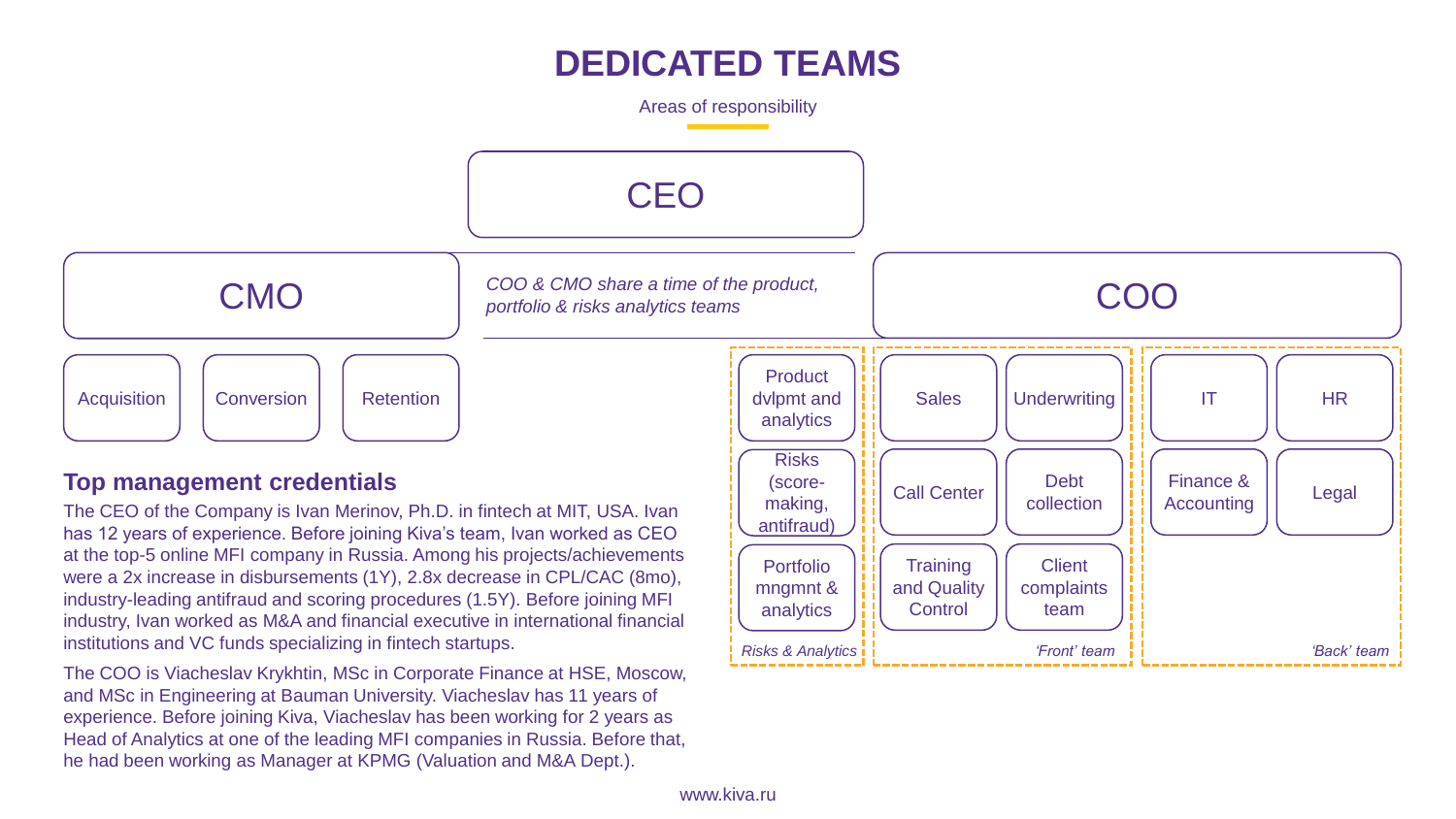## **TECH SOLUTIONS**

Some tools and techniques

| <b>Customer</b><br>journey                                                       | <b>Marketing</b><br>The ultimate goal of this study is<br>to acquire a customer at the<br>lowest possible price<br>(CPL/CAC), bearing in mind the<br>customer's LTV. Thus, all else<br>equal, all tools of this study are<br>aimed at increasing conversion<br>rates. | <b>Scoring</b><br>The main goal of this study is<br>achieving PD as low possible,<br>especially for new clients' acquisition<br>when fraud and general risks are too<br>high. These may result in<br>unacceptable losses driving the<br>surplus below 100%. We use cutting-<br>edge tools to prevent fraud and<br>decrease the probability of default. | <b>Retention</b><br>Customer retention is the main<br>driver of customer lifetime value.<br>To maximize LTV we are<br>planning to implement a<br>clustered loyalty program and<br>sophisticated retention and<br>cross-scorecards. | <b>Collection</b><br>While previous studies aimed at<br>LTV-maximization via 'soft-power',<br>collection considers one to be<br>increased via as much of defaulted<br>amount as possible, but with strict<br>adherence to Russian legislation.<br>Robo-collector and collection via<br>messengers along with traditional<br>calling prove sufficient in achieving<br>this. |
|----------------------------------------------------------------------------------|-----------------------------------------------------------------------------------------------------------------------------------------------------------------------------------------------------------------------------------------------------------------------|--------------------------------------------------------------------------------------------------------------------------------------------------------------------------------------------------------------------------------------------------------------------------------------------------------------------------------------------------------|------------------------------------------------------------------------------------------------------------------------------------------------------------------------------------------------------------------------------------|----------------------------------------------------------------------------------------------------------------------------------------------------------------------------------------------------------------------------------------------------------------------------------------------------------------------------------------------------------------------------|
| Some* high-<br>end<br><i>institutional</i><br><b>service</b><br><b>providers</b> | FICS<br>$\bullet$                                                                                                                                                                                                                                                     | JuicyScore<br><b>EQUIFAX®</b><br><b>FRAUDHUNT</b>                                                                                                                                                                                                                                                                                                      | FICS<br>$\bullet$<br>emarsys<br><b>VCC:Live</b>                                                                                                                                                                                    | FICS<br>$\bullet$<br>Robo-<br>collector                                                                                                                                                                                                                                                                                                                                    |
| In-house<br>tech<br><b>solutions</b>                                             | <b>Marketing</b><br>scoring<br><b>Umbrella</b><br>brand<br>Note:<br>(*) Some suppliers are not disclosed                                                                                                                                                              | Antifraud<br>scoring<br><b>Credit</b><br>scoring<br>www.kiva.ru                                                                                                                                                                                                                                                                                        | <b>Retention</b><br>scoring<br>Loyalty<br>program<br>Cross-<br>scoring<br>Mobile app.                                                                                                                                              | <b>Collection</b><br>scoring                                                                                                                                                                                                                                                                                                                                               |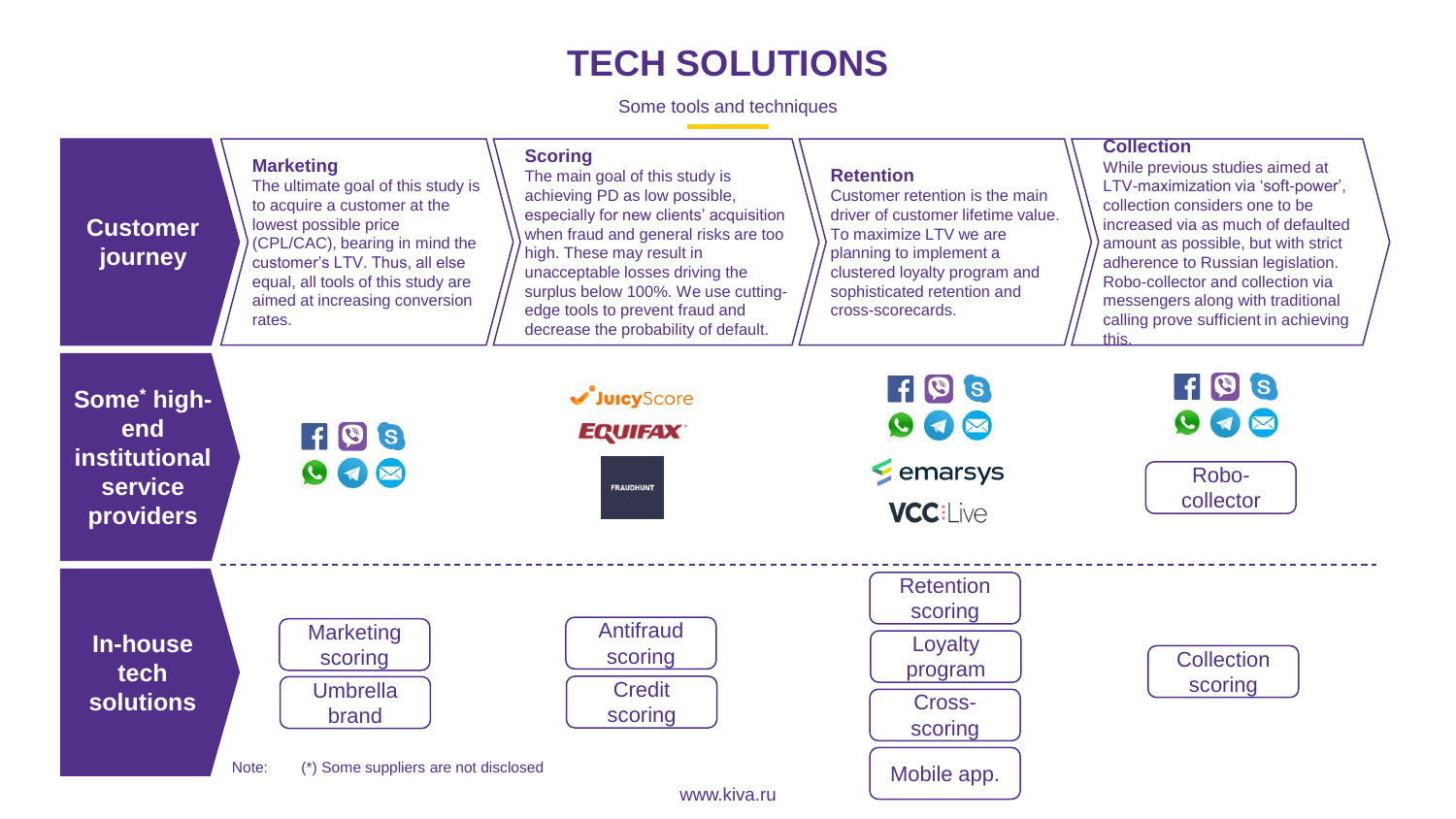## **BUSINESS MODEL**

Progressive tools



Structure – MFI with object limited to granting microloans



Core business segment – unsecured consumer single payment loans



Reliable client identification through state-of-the-art tech solutions



Target audience – private individuals in 20-70 years age bracket

#### **Our approach**

We are focused on tuning the product (core product being SPL) for the Russian market. The experience of recent years has shown us a clear direction - portfolio segmentation with an emphasis on customer retention (loyalty) through a omni-channel communication model

We believe that the key to success in the microfinance business is personalized offers. This is why prior to the project's launch we thought about saturating the client's behavioral model with advanced data, such as social portrait, Internet behavior, preferred purchases. To do this, we assembled an excellent team of analysts and focused on delivering worldclass service

An important element of the planned profitability is diligent work with peripheral products, such as prolongations, insurance, as well as a strong emphasis on customers' segmentation and lean approach to OpEx

www.kiva.ru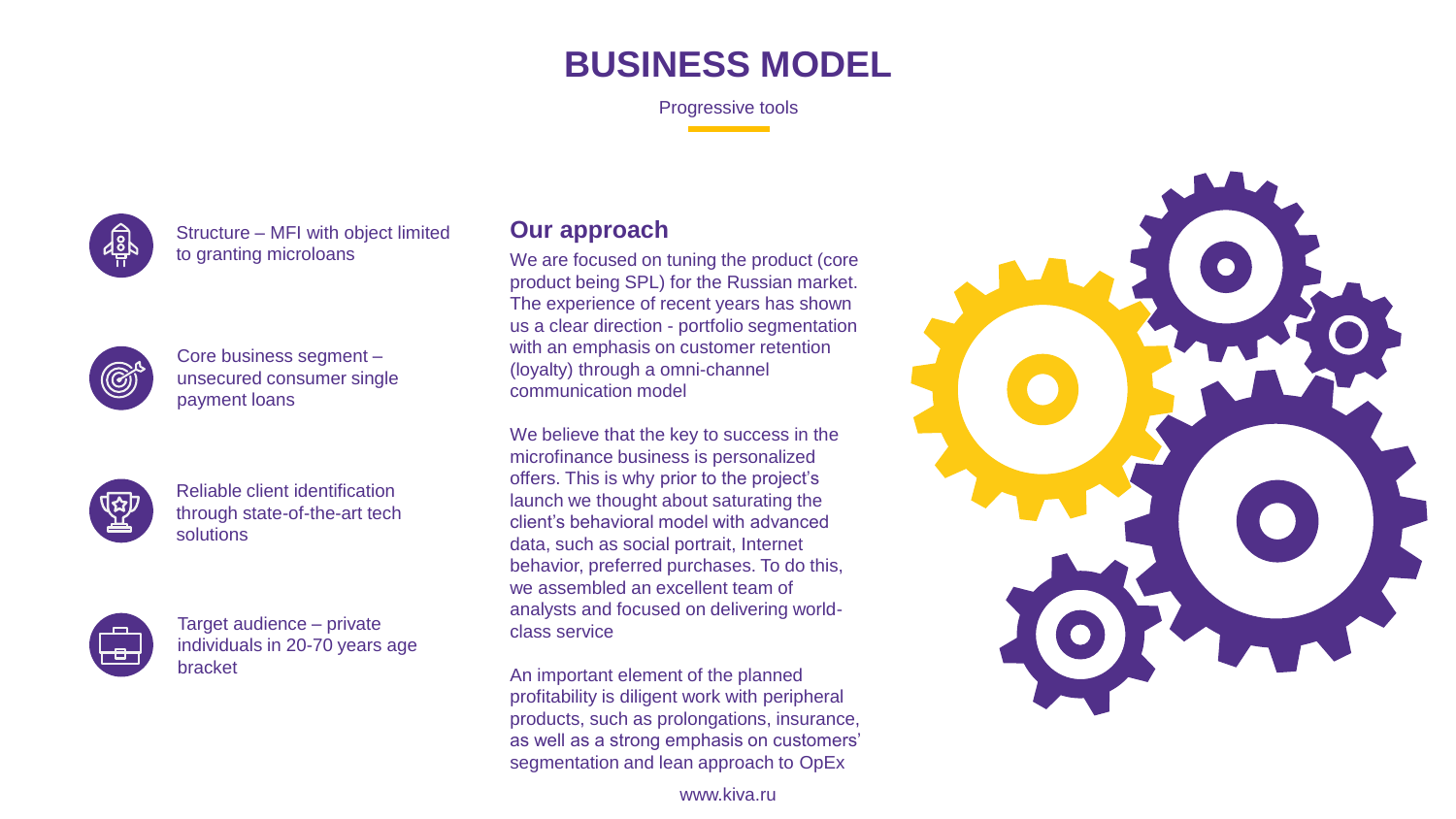## **INDICATIVE CASH FLOW @ 1H 2020**

Key financials

#### **Disbursements and CF collected, EURm**



We plan quite cautious growth in disbursements in 1H 2020.

Our marketing is set up, the conversion funnel has passed several tests, and our managers are looking forward to a stream of customers.